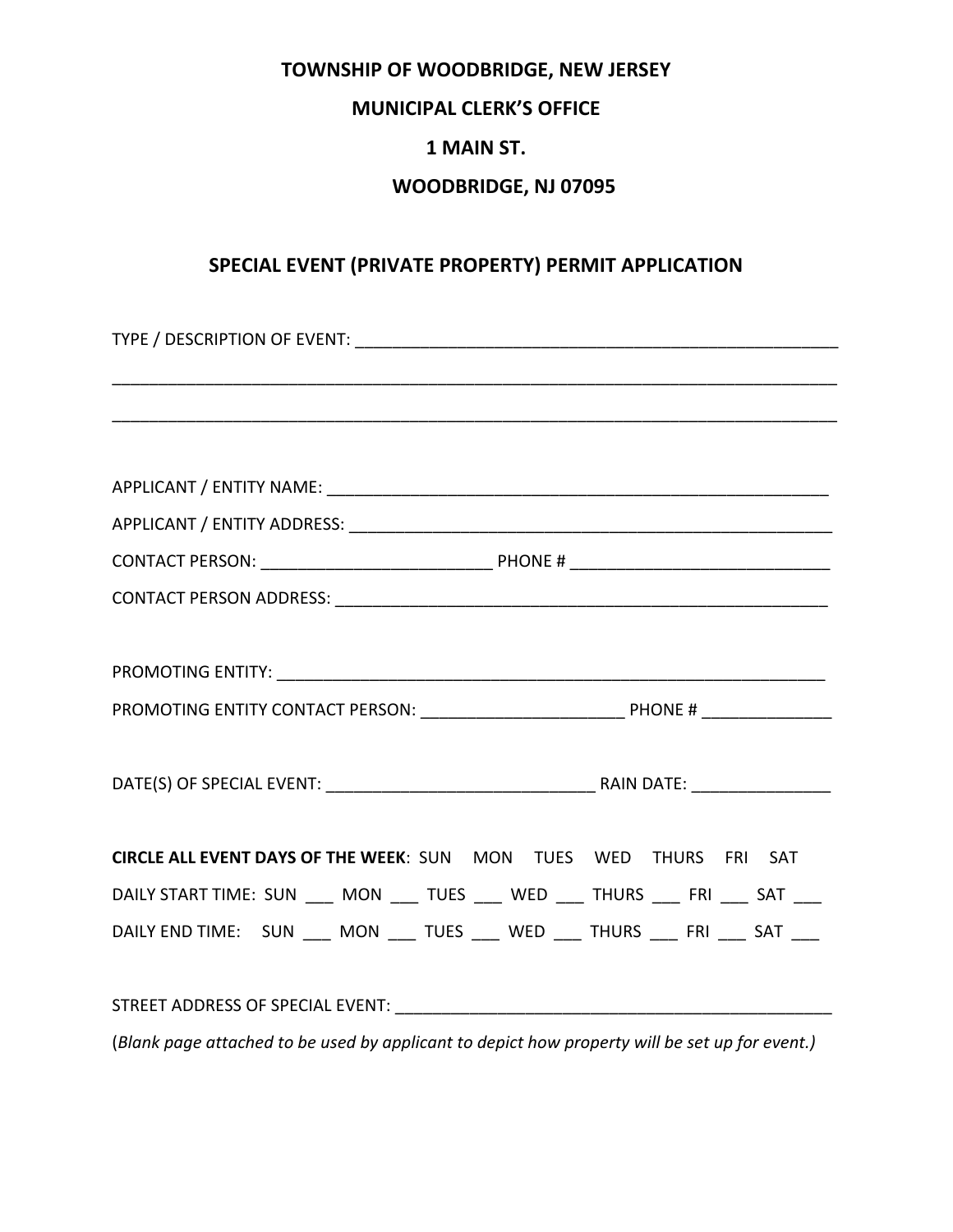| ESTIMATED # OF DAILY STAFF: ______ | ESTIMATED # OF DAILY SPECTATORS: _______                                                                                                                       |  |  |  |
|------------------------------------|----------------------------------------------------------------------------------------------------------------------------------------------------------------|--|--|--|
| NUMBER OF VENDORS: _____           |                                                                                                                                                                |  |  |  |
|                                    |                                                                                                                                                                |  |  |  |
|                                    |                                                                                                                                                                |  |  |  |
|                                    |                                                                                                                                                                |  |  |  |
|                                    |                                                                                                                                                                |  |  |  |
|                                    |                                                                                                                                                                |  |  |  |
|                                    |                                                                                                                                                                |  |  |  |
| <b>SECURITY AND POLICE PLANS:</b>  | DESCRIBE PUBLIC HEALTH PLANS, INCLUDING CULINARY WATER SUPPLIES, SOLID WASTE<br>COLLECTION AND DISPOSAL PLANS, RESTROOMS PLANS, FIRE PREVENTION AND EMS PLANS, |  |  |  |
|                                    |                                                                                                                                                                |  |  |  |
|                                    |                                                                                                                                                                |  |  |  |
|                                    |                                                                                                                                                                |  |  |  |
|                                    |                                                                                                                                                                |  |  |  |
|                                    |                                                                                                                                                                |  |  |  |
|                                    |                                                                                                                                                                |  |  |  |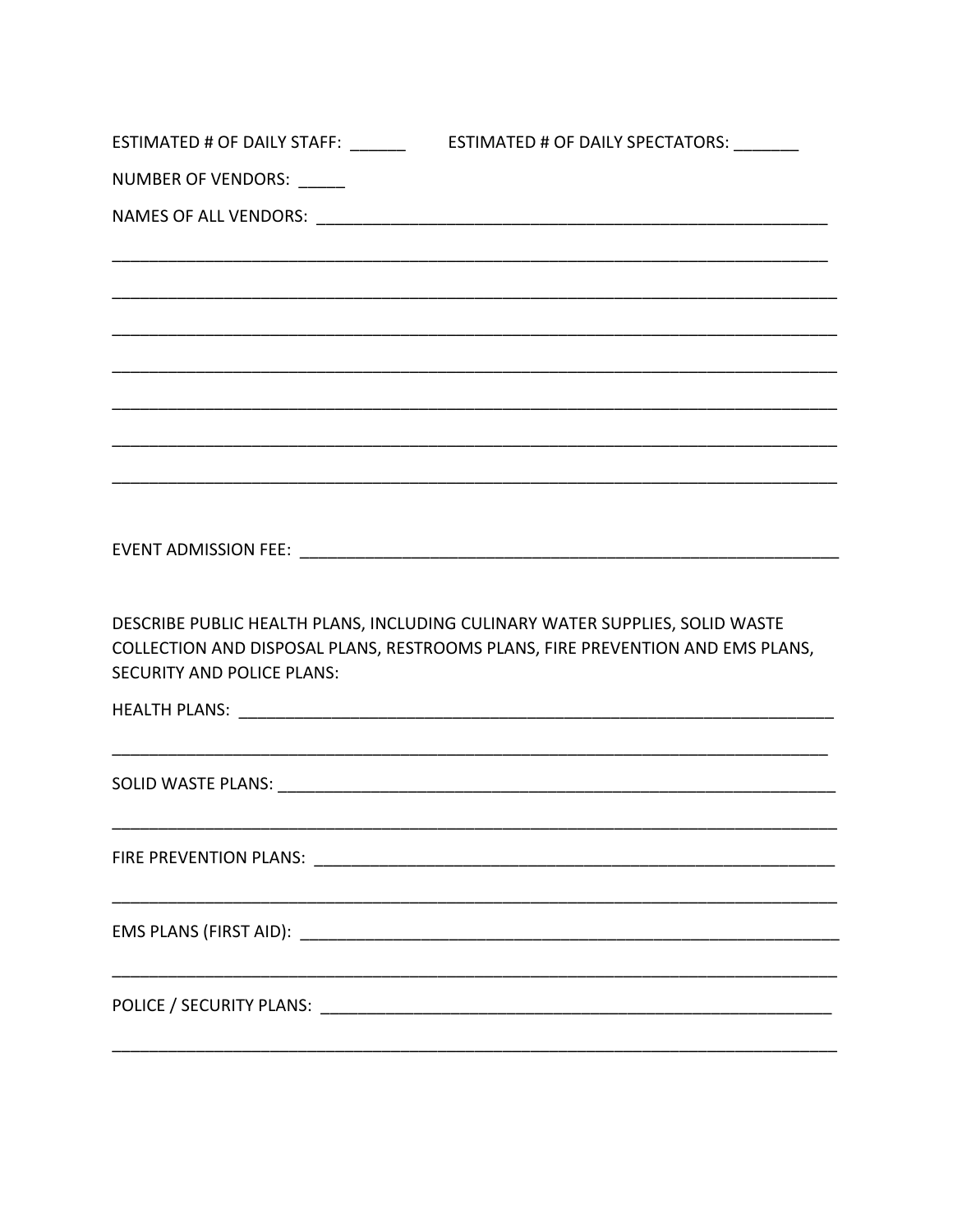### **IMPORTANT – PLEASE READ**

Pursuant to Township Ordinance (Chapter IV, Section 4-26), no person, corporation, partnership, association or other entity, public or private, shall promote, advertise or hold a Special Event on private property without first obtaining a permit and paying the fees required. Applicant shall submit fees at the time of submitting application. (Fees: [non-refundable] **Application Fee of \$100.00** plus **License Fee of \$100.00** plus **\$ 5.00 per vendor**.)

Applicant shall also provide a Certificate of Insurance, listing the Township of Woodbridge as an additional insured on an occurrence policy issued by an insurance company authorized to do business in New Jersey, showing comprehensive general liability and property damage coverage for the event with minimum limits of  $\frac{2}{3}$  1,000,000.00 for injury or death for one person in any one occurrence; \$ 3,000,000.00 for injury or death for two or more persons in any one occurrence; and \$ 500,000.00 for property damage in any one occurrence. The applicant shall also agree to indemnify, hold harmless and defend the Township of Woodbridge, its elected officials, officers and employees against any claims for loss, damage or expense sustained by any person on account of injury, death or property damage occurring by reason of or arising out of the Special Event.

By issuing the Special Event permit, the Township of Woodbridge assumes no liability for the safety of participants or spectators of Special Events.

If permit is approved by the Municipal Clerk, the applicant and promoting entity that is granted the approval shall be responsible for conducting the Special Event so authorized in such a manner that there shall be minimal inconvenience to the general public. The Township reserves the right to shut down any Special Event where the actual number of participants exceeds the estimated number of participants, if it is determined that false or inaccurate information was provided by the applicant, or where it is determined that the public health, welfare or safety is at risk as a result of the holding of the Special Event. If the permit is denied by the Municipal Clerk, the applicant may appeal the decision to the Municipal Council in writing no later than seven (7) calendar days from when the applicant was notified of the denial. Appeal shall be delivered to the Municipal Clerk.

At the close of the event whether one day or multiple days, the property shall be free of debris, refuse and other materials to allow the safe and free passage of pedestrians and vehicles.

Applicant also agrees that they will abide by all the conditions of the approval as well as all ordinances and regulations of all township departments, including but not limited to Police, Health, and Public Works. I hereby certify that I have fully and truthfully completed this application and agree to abide by all of the conditions of the permit, the Ordinances of the Township of Woodbridge and the applicable rules and regulations. I am also aware that this application does not include all the particulars of the Ordinance and that I should obtain a complete copy for my full understanding.

Applicant's signature: **Example 2018** 

Applicant's printed name: \_\_\_\_\_\_\_\_\_\_\_\_\_\_\_\_\_\_\_\_\_\_\_\_\_\_\_\_\_\_ DATE: \_\_\_\_\_\_\_\_\_\_\_\_\_\_\_\_\_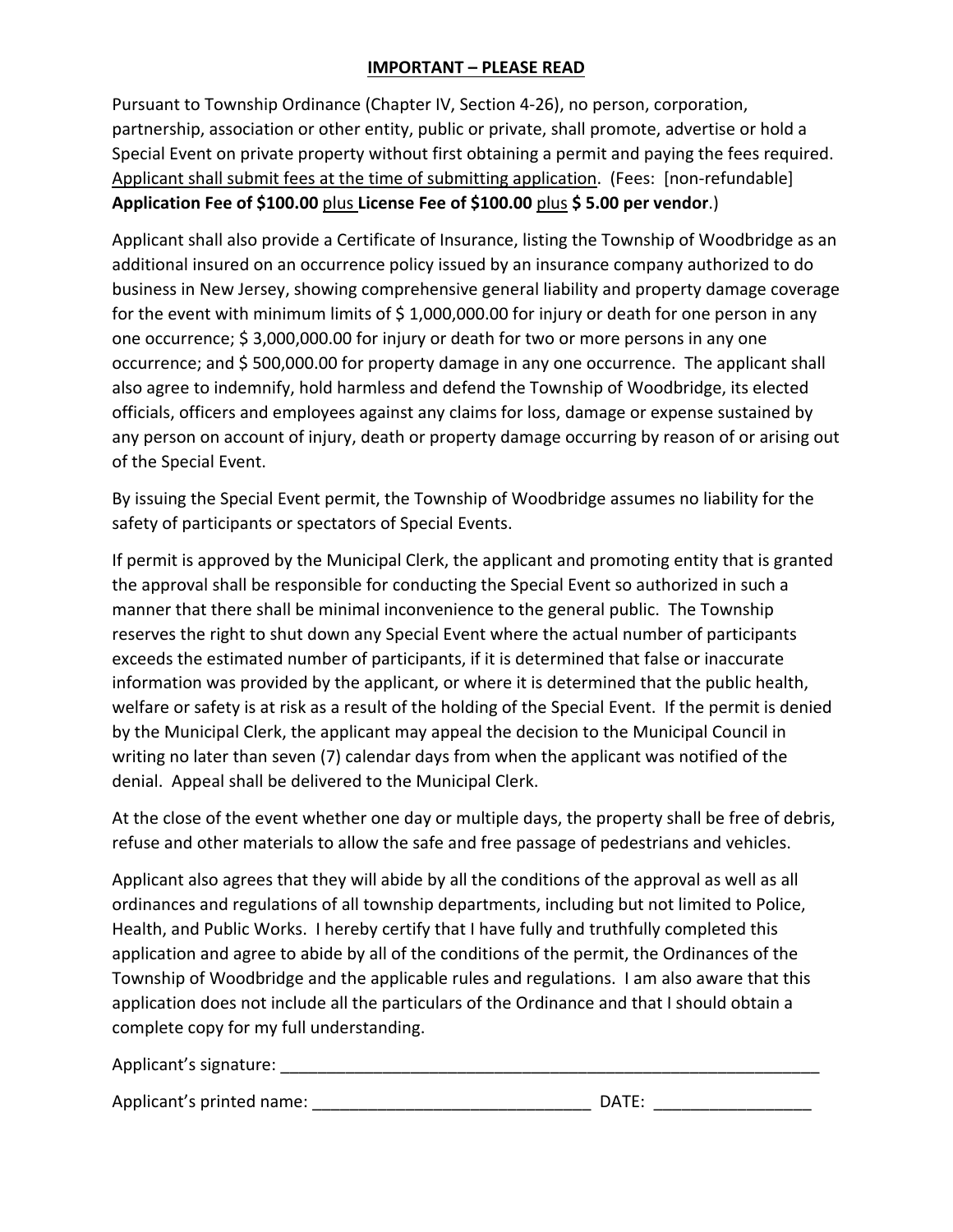# **SKETCH**

*(Sketch shall depict how the property will be set up for the Special Event, showing details of vendors, structures, stages, rides, staging and breakdown areas, etc.)*